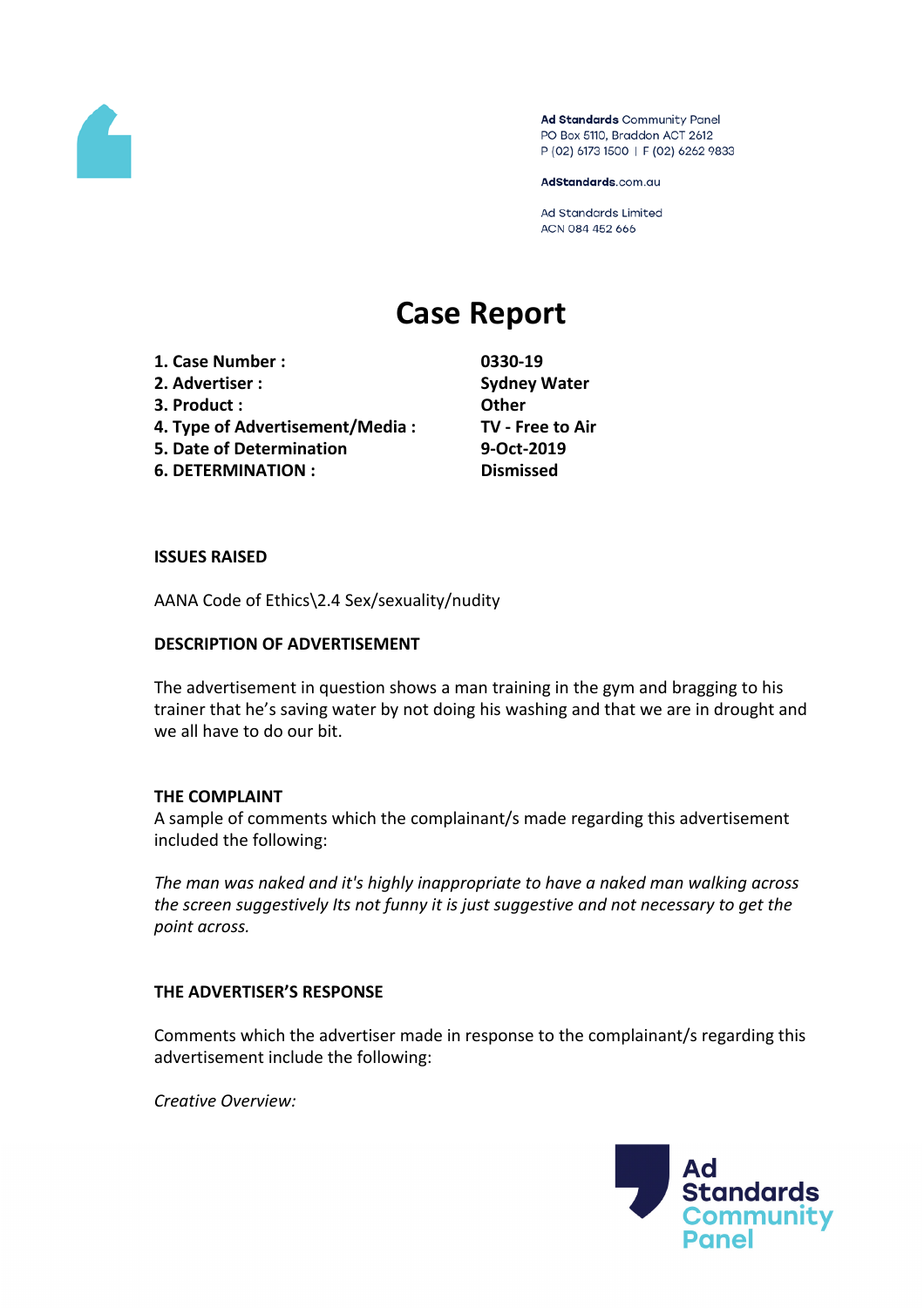

*As an advertiser it is not our intention to offend the viewing public. Our objective is to leverage Australian humour to create cut through about a serious subject and show people the many ways that they can save water during drought.*

*This creative is part of a campaign that highlights there are many different ways to save water. Creatively the advert dramatized how one could save water through showing a ludicrous and silly way to save. This itself highlighting how easy it is to actually save water.*

*There is an additional TVC as part of the same campaign here: https://www.youtube.com/watch?v=sa36margvC0*

*The complaint is taken as a broad and personal view towards the depiction of nudity used generally in the spot. It seems to be based on a personal broad view as there is no mention of specific points that are seen as suggestive.*

*From the opening of the spot, the context for why the man is naked is clearly established through mentioning that he's not done any washing. This is further contextualised in the subsequent conversation where the man clearly highlights the fact we are in drought and we all need to do our bit.*

*In terms of the man's behaviour, there is nothing sexually suggestive as it's clear that he is training and holding a casual conversation with his trainer. The setting is in a public gym and with other customers around the space. At no point do we depict him in a scenario or in positions that could be perceived as sexually suggestive.*

### *Research:*

*We conducted independent qualitative research and showed an animatic that is very similar to the final TVC spot. The people we recruited were a broad mix of ages, sex and background to provide a good representation of the people of Sydney. Within this research phase there was no feedback to suggest that anyone was offended or that the nudity was sexually suggestive or inappropriate.*

### *Media placement:*

*The complaint was made after seeing the spot whilst watching The Terminal which in itself is a PG13 rated film, so we believe the ad was placed correctly given the W CAD rating.*

### *Specific responses to code sections:*

*Although only section 2.4 was specifically noted for the complaint, we have provided a response to all sections within this area.*

### *• 2.1 - Discrimination or vilification*

*The spot does not pass judgement on the man's age, race or sexual orientation. He is not discriminated against in how he is being viewed or how the gym trainer is treating him. We don't believe the spot is depicting the man in any negative light.*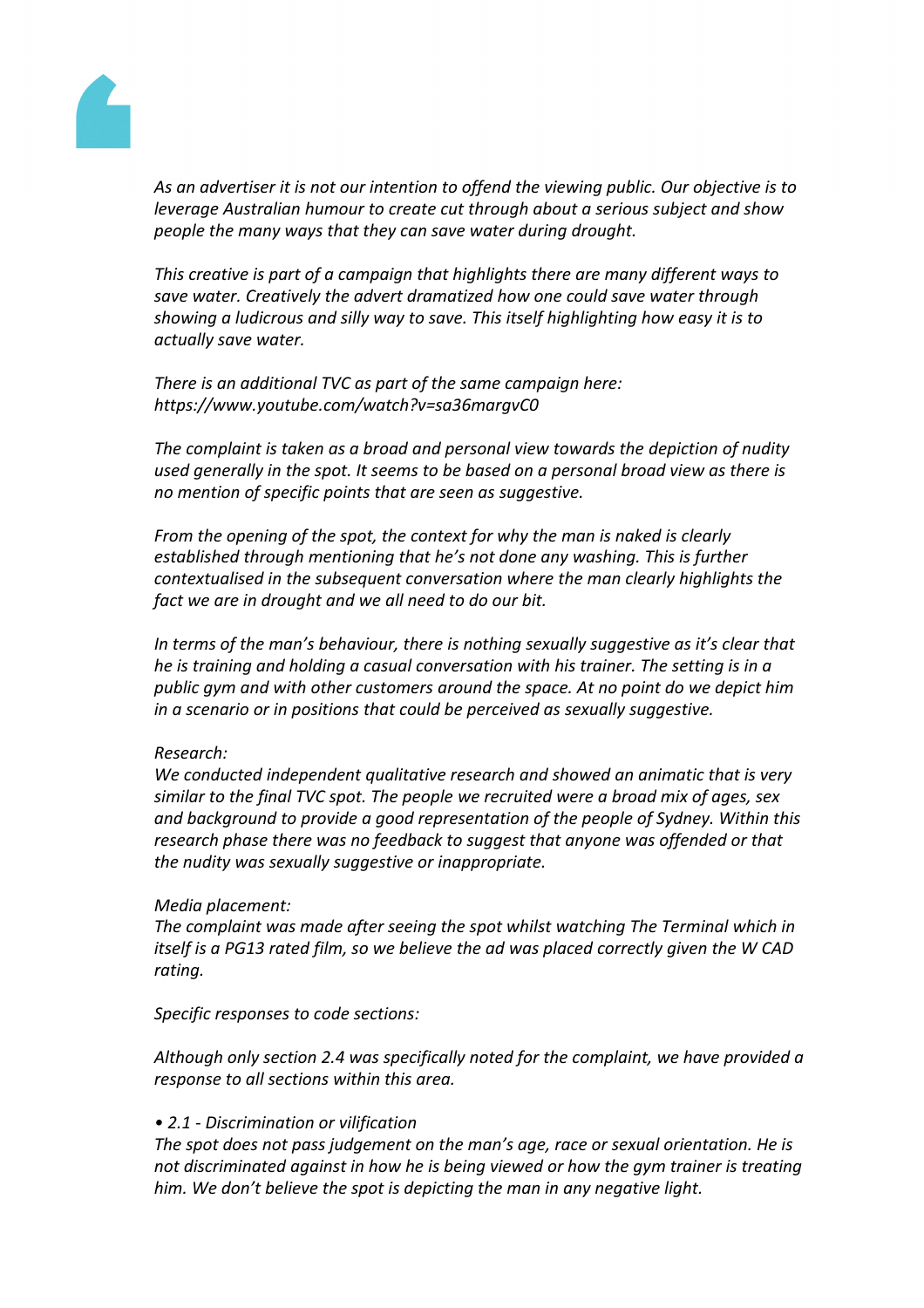

## *• 2.2 - Exploitative or degrading*

*The spot does not take advantage of the man's sexual appeal and provides an objective and clear reason for why he is naked. There is no suggestion that the man is not in this situation other than from his own volition and is clearly contextualised as being a way for him to try and save water. His interactions with the gym instructor are professional and there is no spoken or implied judgement from the instructor other than questioning if this is the best way to save water.*

## *• 2.3 – Violence*

*The spot does not show any hands-on contact for either actor and there is no aggressive behaviour or tone portrayed.*

### *• 2.4 - Sex, sexuality and nudity – section for complaint.*

*This spot received a W rating with CAD and our media placement has been in accordance with this. In regard to the level of nudity, we have made sure that there is a clear covered area as the man walks through the gym. The reason for the man being naked is clearly outlined and he is not shown in a sexually suggestive manner.*

*In specific regards to the complaint, we have ensured that there is no over-exposure but that it's clear he is naked. It would be reasonable to assume the area covered shows no more to the intended audience than a similar man in swimming trunks or shorts.*

*Although the spot is intended to have a humorous tone, the nakedness of the man is not simply there to gain laughs and is contextualised as his way to save water. We are showing how this particular character decided to save water.*

*For the broad audience this spot is aimed at, we believe there is a clear reasoning for the man being naked and at no point is he sexually suggestive of being objectified.*

### *• 2.5 – Language*

*All language in the spot is respectful and appropriate for the context of the story. There is no dialogue that could be perceived as sexually suggestive and is all in the context of what the man is doing to save water.*

### *• 2.6 - Health and Safety*

*The spot is set within a gym but at no point is there any exercises shown that could be misinterpreted and actioned causing injury.*

### *• 2.7 - Distinguishable as advertising*

*This spot is clearly a piece of advertising and has clear branding and a call to action at the end.*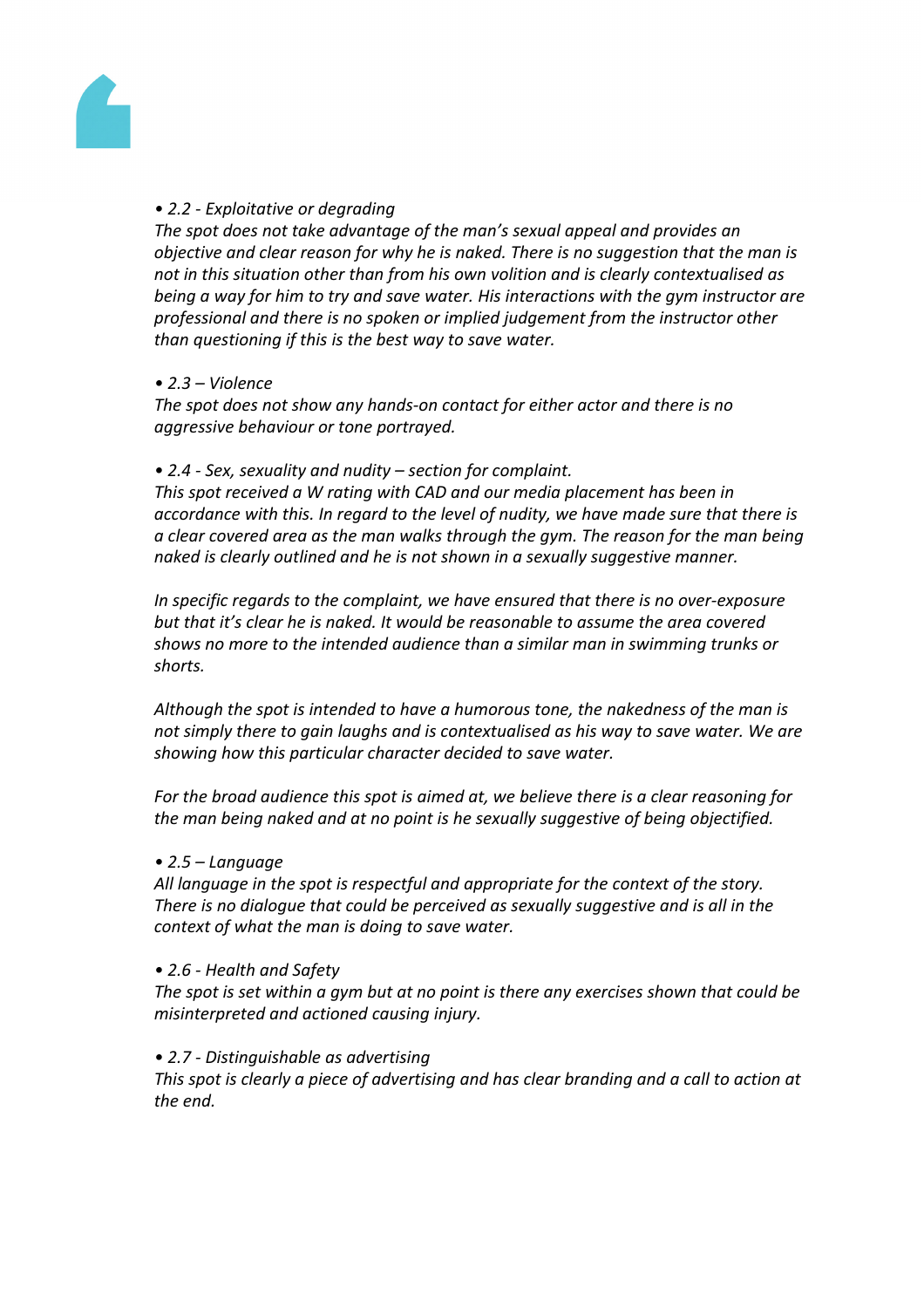

### **THE DETERMINATION**

The Ad Standards Community Panel (the Panel) considered whether this advertisement breaches Section 2 of the AANA Code of Ethics (the Code).

The Panel noted the complainant's concern that the advertisement depicts a naked man in a gym and that such a depiction was sexually suggestive and inappropriate.

The Panel viewed the advertisement and noted the advertiser's response.

The Panel considered whether the advertisement was in breach of Section 2.4 of the Code. Section 2.4 of the Code states: "Advertising or Marketing Communications shall treat sex, sexuality and nudity with sensitivity to the relevant audience".

The Panel considered whether the advertisement contained sex, sexuality or nudity.

The Panel considered whether the advertisement contained sex. The Panel noted the dictionary definition of sex most relevant to this section of the Code of Ethics is 'sexual intercourse; sexually stimulating or suggestive behaviour.' (Macquarie Dictionary 2006).

The Panel considered that the person depicted in the advertisement did not appear to be engaged in sexual activity of any kind. The Panel considered that the advertisement did not contain sex.

The Panel considered whether the advertisement depicted sexuality.

The Panel noted the definition of sexuality includes 'sexual character, the physical fact of being either male or female; the state or fact of being heterosexual, homosexual or bisexual; sexual preference or orientation; one's capacity to experience and express sexual desire; the recognition or emphasising of sexual matters.' The Panel noted that for the application of the term in the Code, the use of male or female actors in an advertisement is not of itself a depiction of sexuality.

The Panel noted that the man in the advertisement is naked, but considered that there are no sexual references or suggestive behaviour in the advertisement. The Panel considered that the advertisement does not depict sexuality.

The Panel considered whether the advertisement contained nudity and noted that the dictionary definition of nudity includes 'something nude or naked', and that nude and naked are defined to be 'unclothed' and includes something 'without clothing or covering'. The Panel considered that the Code is intended for the Panel to consider the concept of nudity, and that partial nudity is a factor when considering whether an advertisement treats nudity with sensitivity to the relevant audience.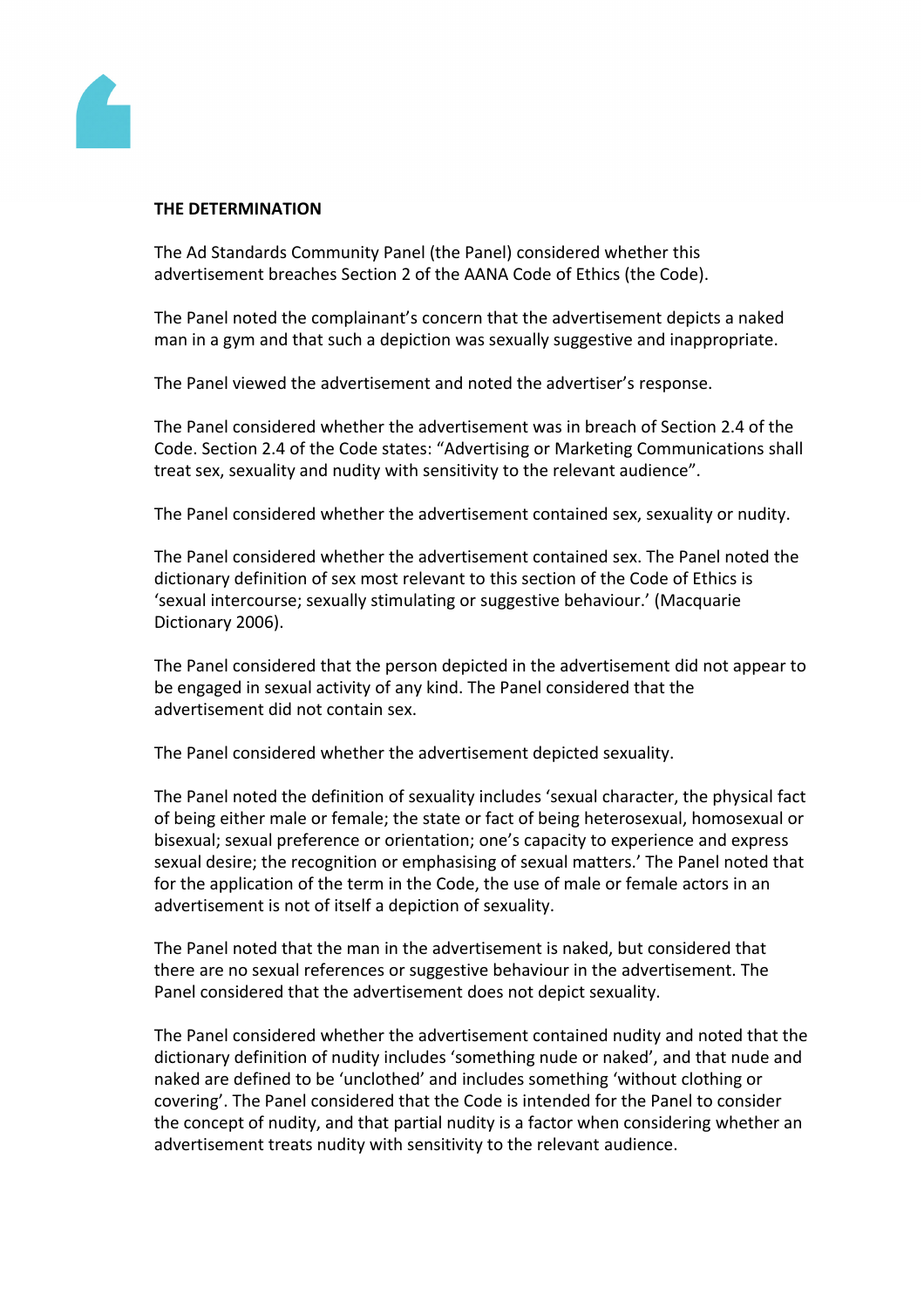

The Panel noted the complainant's concern that the depiction of the naked man is inappropriate and unnecessary to make the point of the advertisement.

The Panel noted that the advertisement depicted a man walking through a gym and considered that although his buttocks and genitals are not visible, it is still clear that he is naked. The Panel considered that this is a depiction of nudity.

The Panel then considered whether the advertisement treated the issue of nudity with sensitivity to the relevant audience.

The Panel noted the Practice Note for the Code provides:

*"Full frontal nudity and explicit pornographic language is not permitted. Images of genitalia are not acceptable. Images of nipples may be acceptable in advertisements for plastic surgery or art exhibits for example."*

The Panel noted it had previously considered a television advertisement featuring two naked people going about their day in case 0323-15, in which:

*"The Board noted that this television advertisement features a mature couple going about their daily chores at home whilst not wearing any clothes. The Board noted that although it is clear the couple are naked the use of strategically placed objects, or onscreen text boxes, means that their genitals, and the woman's nipples, are covered.*

*The Board noted that the couple are depicted as going about normal everyday activities and considered that their actions, poses, and the situations they are in are not sexualised or intended to contain any sexual meaning."*

*The Board noted that the advertisement had been rated 'W' by CAD which means it would be viewed by a broad audience which would include children. The Board considered that the level of nudity depicted in the advertisement was not inappropriate for children to view.".*

In the current case, the Panel considered that the man's buttocks and genitals are hidden behind various gym equipment and are not visible at any point in the advertisement.

The Panel considered that the advertisement has a degree of fantasy, given that no one else in the gym besides the instructor appeared to notice the man's nudity. The Panel noted that the instructor appears exasperated, but not offended by the man's nudity.

The Panel noted that the advertisement received a 'W' rating by ClearAds (not in children's programs) and was aired at a time appropriate to the rating (https://www.clearads.com.au/storage/final-clearads-handbook-version-ca12.pdf). The Panel considered that the relevant audience for this advertisement would likely be broad and include children.